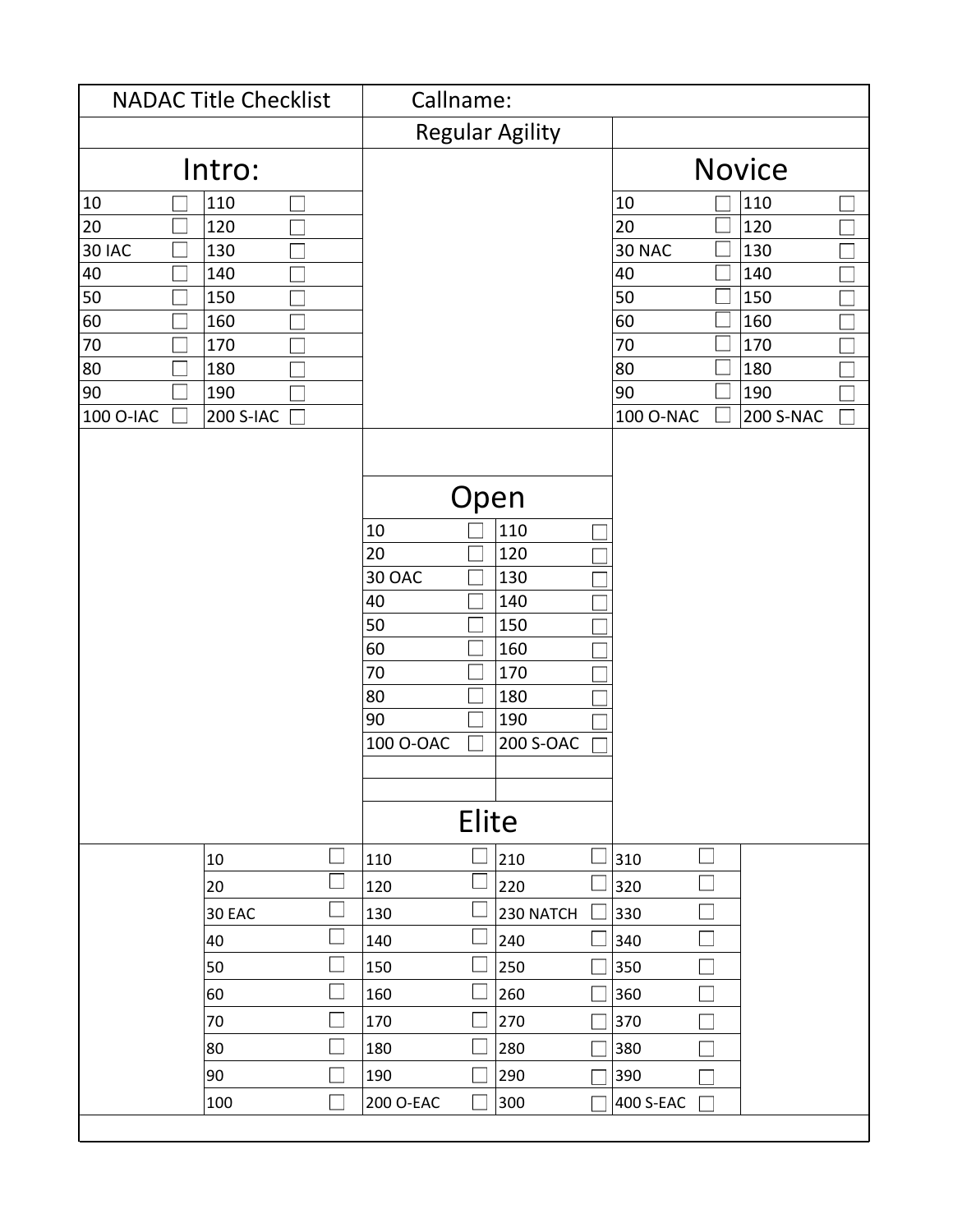| <b>NADAC Title Checklist</b> | Callname:                                                                                      |               |
|------------------------------|------------------------------------------------------------------------------------------------|---------------|
|                              | Jumpers                                                                                        |               |
| Intro:                       |                                                                                                | <b>Novice</b> |
| 10                           |                                                                                                | $10\,$        |
| 20                           |                                                                                                | 20            |
| <b>30 IJC</b>                |                                                                                                | <b>30 NJC</b> |
| 40                           |                                                                                                | 40            |
| 50                           |                                                                                                | 50            |
| 60 O-IJC                     |                                                                                                | 60 O-NJC      |
| 70                           |                                                                                                | $70\,$        |
| 80                           |                                                                                                | 80            |
| 90                           |                                                                                                | 90            |
| 100 S-IJC                    |                                                                                                | 100 S-NJC     |
|                              | Open<br>$10\,$<br>20<br>30 OJC<br>40<br>50<br>60 O-OJC<br>70<br>80<br>90<br>100 S-OJC<br>Elite |               |
|                              |                                                                                                |               |
|                              | $10\,$<br>110<br>20<br>120                                                                     |               |
|                              | 30 EJC<br>130 NATCH                                                                            |               |
|                              | 40<br>140                                                                                      |               |
|                              | 50<br>150                                                                                      |               |
|                              | 60<br>160                                                                                      |               |
|                              | 70<br>170                                                                                      |               |
|                              | 80<br>180                                                                                      |               |
|                              | 90<br>190                                                                                      |               |
|                              | 100 O-EJC<br>200 S-EJC                                                                         |               |
|                              |                                                                                                |               |

 $\mathbf{l}$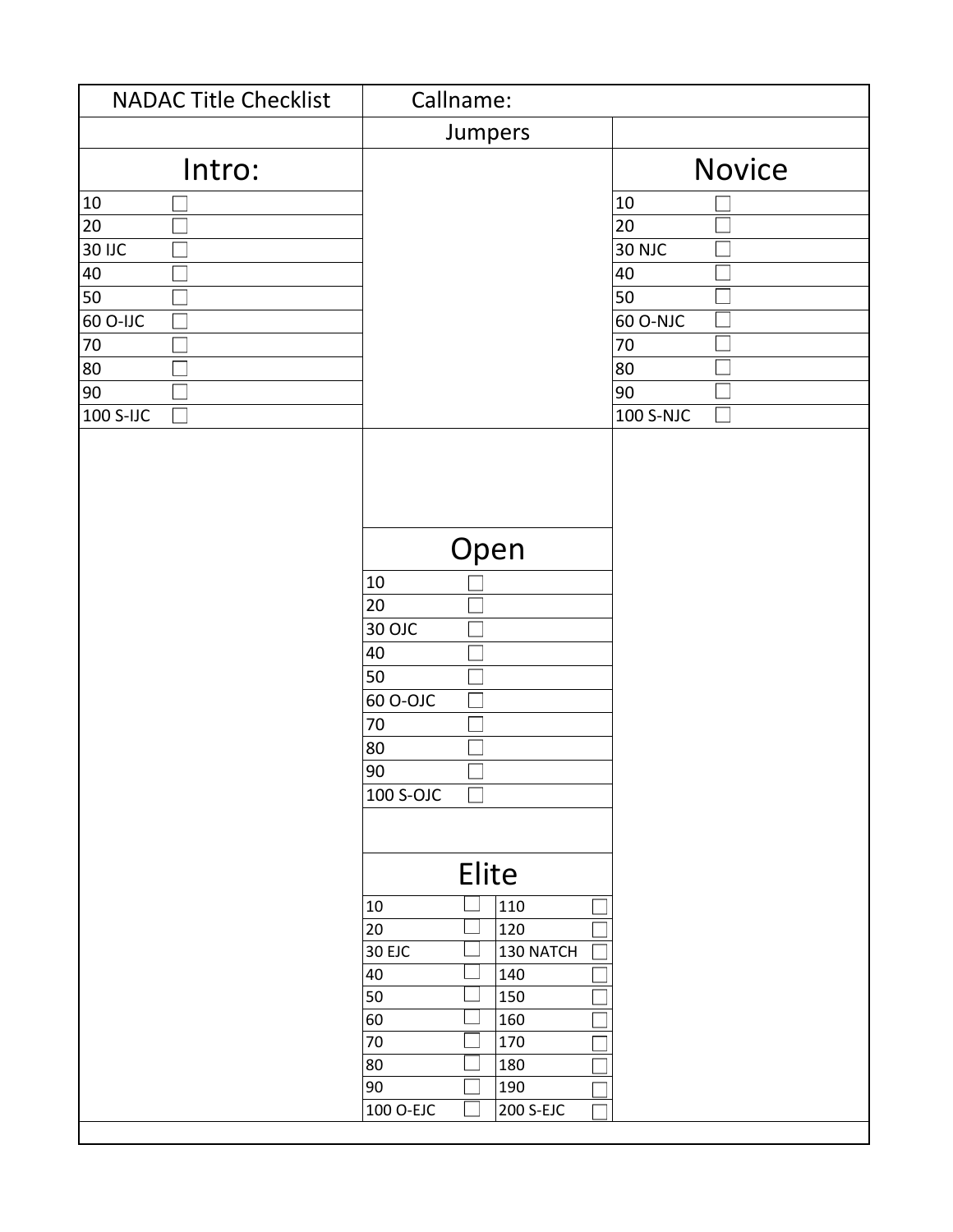| <b>NADAC Title Checklist</b> | Callname:                                                                                               |                  |
|------------------------------|---------------------------------------------------------------------------------------------------------|------------------|
|                              | Chances                                                                                                 |                  |
| Intro:                       |                                                                                                         | <b>Novice</b>    |
| 10                           |                                                                                                         | $10\,$           |
| 20                           |                                                                                                         | 20               |
| <b>30 ICC</b>                |                                                                                                         | <b>30 NCC</b>    |
| 40                           |                                                                                                         | 40               |
| 50                           |                                                                                                         | 50               |
| 60 O-ICC                     |                                                                                                         | 60 O-NCC         |
| 70                           |                                                                                                         | $70\,$           |
| 80                           |                                                                                                         | 80               |
| 90                           |                                                                                                         | 90               |
| <b>100 S-ICC</b>             |                                                                                                         | <b>100 S-NCC</b> |
|                              | Open<br>$10\,$<br>20<br>30 OCC<br>40<br>50<br>60 O-OCC<br>70<br>80<br>90<br>100 S-OCC<br>$\blacksquare$ |                  |
|                              | Elite<br>110<br>$10\,$                                                                                  |                  |
|                              | 20<br>120                                                                                               |                  |
|                              | <b>30 ECC</b><br>130 NATCH                                                                              |                  |
|                              | 40<br>140                                                                                               |                  |
|                              | 50<br>150                                                                                               |                  |
|                              | 60<br>160                                                                                               |                  |
|                              | 70<br>170                                                                                               |                  |
|                              | 80<br>180                                                                                               |                  |
|                              | 90<br>190                                                                                               |                  |
|                              | 100 O-ECC<br>200 S-ECC                                                                                  |                  |
|                              |                                                                                                         |                  |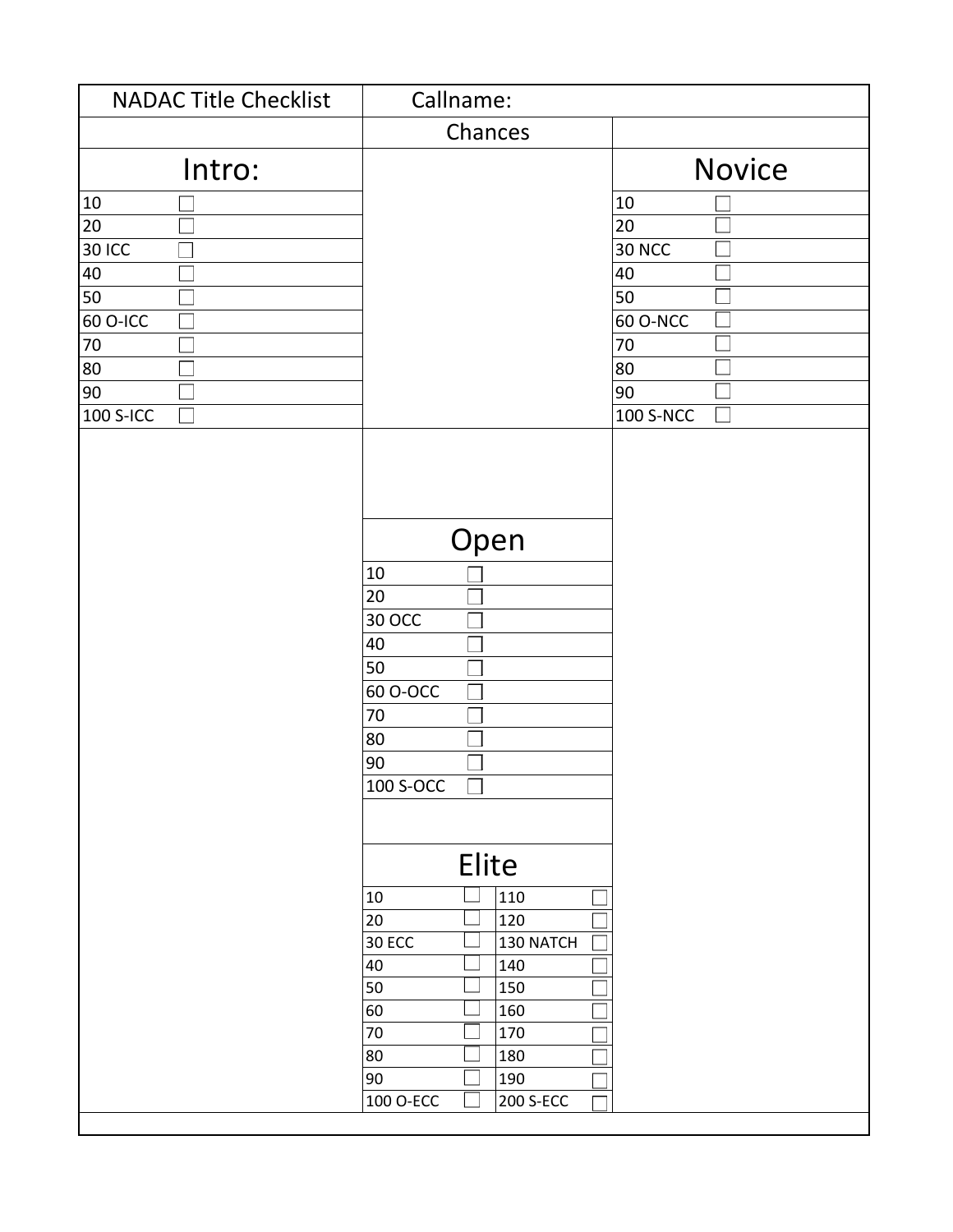| <b>NADAC Title Checklist</b> | Callname:                                                                                 |               |
|------------------------------|-------------------------------------------------------------------------------------------|---------------|
|                              | Tunnelers                                                                                 |               |
| Intro:                       |                                                                                           | <b>Novice</b> |
| 10                           |                                                                                           | $10\,$        |
| $\overline{20}$              |                                                                                           | 20            |
| 30 TN-I                      |                                                                                           | 30 TN-N       |
| 40                           |                                                                                           | 40            |
| 50                           |                                                                                           | 50            |
| 60 O-TN-I                    |                                                                                           | 60 O-TN-N     |
| $\overline{70}$              |                                                                                           | $70\,$        |
| 80                           |                                                                                           | 80            |
| 90                           |                                                                                           | 90            |
| 100 S-TN-I                   |                                                                                           | 100 S-TN-N    |
|                              | Open<br>10<br>20<br>30 TN-O<br>40<br>50<br>60 O-TN-O<br>70<br>80<br>90<br>100 S-TN-O<br>H |               |
|                              | Elite                                                                                     |               |
|                              | 110<br>10                                                                                 |               |
|                              | 20<br>120                                                                                 |               |
|                              | 30 TN-E<br>130 NATCH                                                                      |               |
|                              | 40<br>140                                                                                 |               |
|                              | 50<br>150                                                                                 |               |
|                              | 60<br>160                                                                                 |               |
|                              | 70<br>170                                                                                 |               |
|                              | 80<br>180                                                                                 |               |
|                              | 90<br>190                                                                                 |               |
|                              | 100 O-TN-E<br>200 S-TN-E                                                                  |               |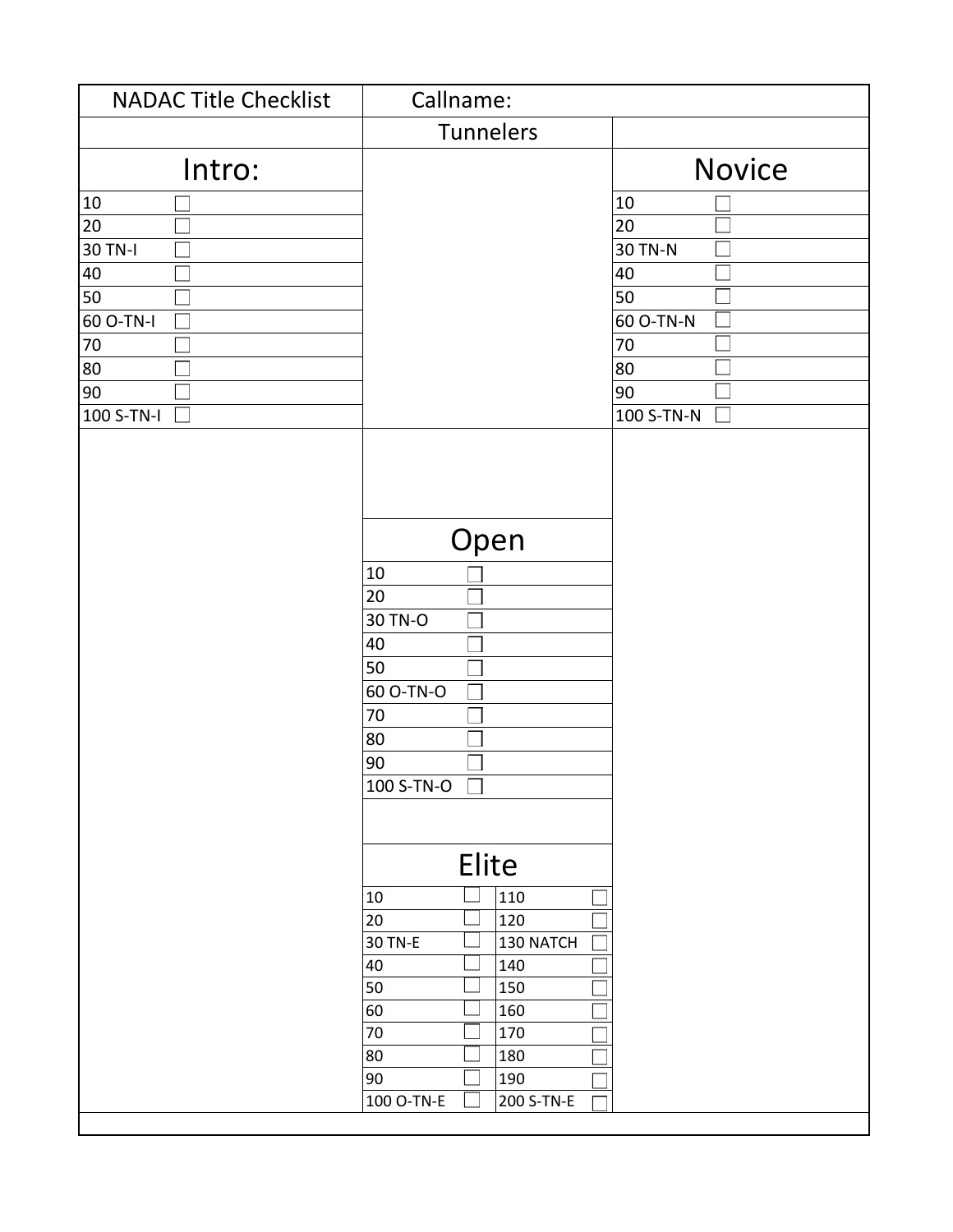| <b>NADAC Title Checklist</b> | Callname:                                                                                                |               |
|------------------------------|----------------------------------------------------------------------------------------------------------|---------------|
|                              | Weavers                                                                                                  |               |
| Intro:                       |                                                                                                          | <b>Novice</b> |
| 10                           |                                                                                                          | 10            |
| 20                           |                                                                                                          | 20            |
| 30 WV-I                      |                                                                                                          | 30 WV-N       |
| 40                           |                                                                                                          | 40            |
| 50                           |                                                                                                          | 50            |
| 60 O-WV-I                    |                                                                                                          | 60 O-WV-N     |
| 70                           |                                                                                                          | $70\,$        |
| 80                           |                                                                                                          | 80            |
| 90                           |                                                                                                          | 90            |
| 100 S-WV-I                   |                                                                                                          | 100 S-WV-N    |
|                              | Open<br>$10\,$<br>20<br>30 WV-O<br>40<br>50<br>60 O-WV-O<br>70<br>80<br>90<br>100 S-WV-O $\Box$<br>Elite |               |
|                              | 110<br>$10\,$                                                                                            |               |
|                              | 20<br>120                                                                                                |               |
|                              | 30 WV-E<br>130 NATCH                                                                                     |               |
|                              | 40<br>140                                                                                                |               |
|                              | 50<br>150                                                                                                |               |
|                              | 60<br>160                                                                                                |               |
|                              | 70<br>170                                                                                                |               |
|                              | 80<br>180                                                                                                |               |
|                              | 90<br>190                                                                                                |               |
|                              | 100 O-WV-E<br>200 S-WV-E                                                                                 |               |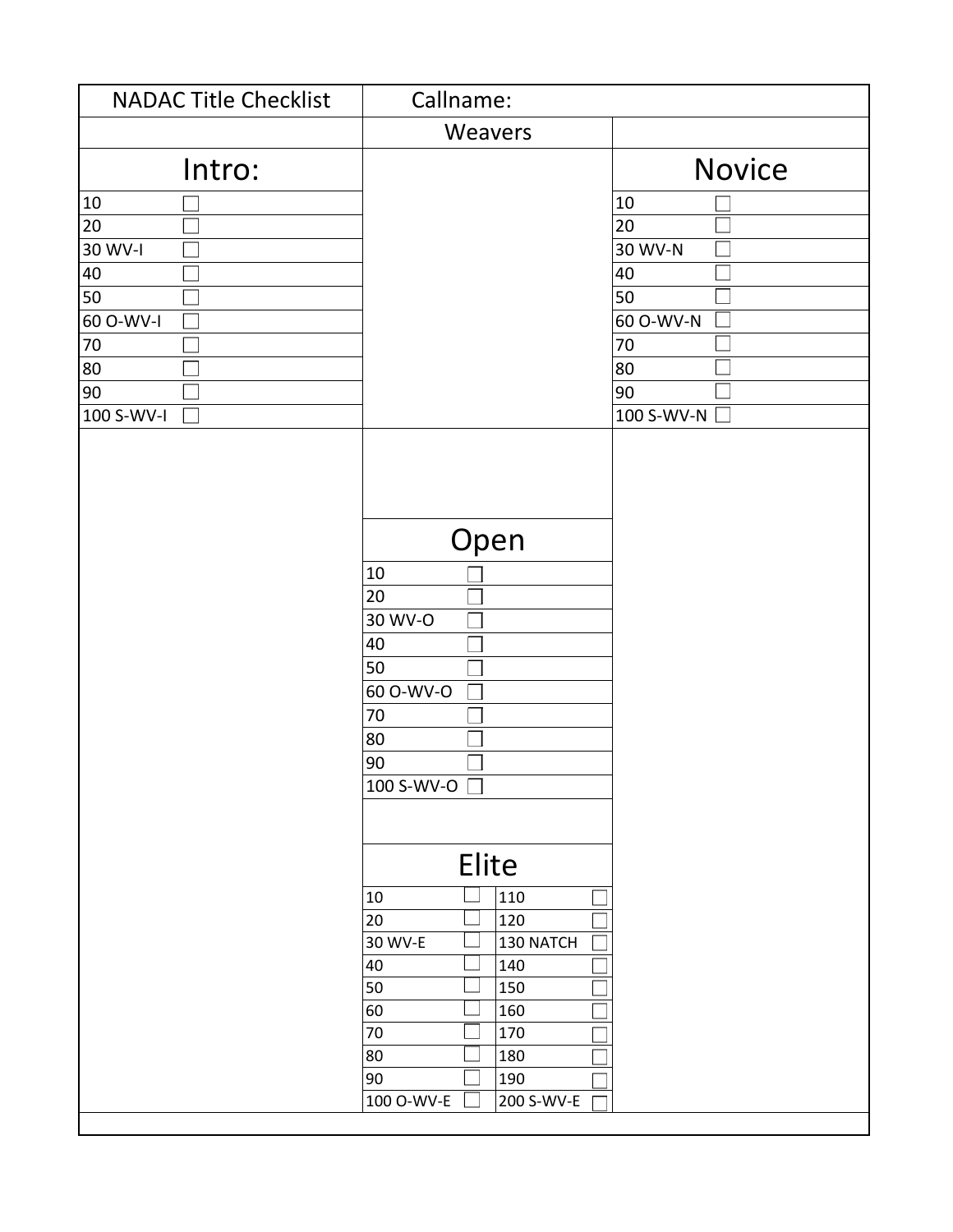| <b>NADAC Title Checklist</b> | Callname:                                                                                 |               |
|------------------------------|-------------------------------------------------------------------------------------------|---------------|
|                              | Touch n Go                                                                                |               |
| Intro:                       |                                                                                           | <b>Novice</b> |
| 10                           |                                                                                           | $10\,$        |
| 20                           |                                                                                           | 20            |
| 30 TG-I                      |                                                                                           | 30 TG-N       |
| 40                           |                                                                                           | 40            |
| 50                           |                                                                                           | 50            |
| 60 O-TG-I                    |                                                                                           | 60 O-TG-N     |
| $70$                         |                                                                                           | $70\,$        |
| 80                           |                                                                                           | 80            |
| 90                           |                                                                                           | 90            |
| 100 S-TG-I                   |                                                                                           | 100 S-TG-N    |
|                              | Open<br>10<br>20<br>30 TG-O<br>40<br>50<br>60 O-TG-O<br>70<br>80<br>90<br>100 S-TG-O<br>H |               |
|                              | Elite                                                                                     |               |
|                              | 110<br>10                                                                                 |               |
|                              | 20<br>120                                                                                 |               |
|                              | 30 TG-E<br>130 NATCH                                                                      |               |
|                              | 40<br>140                                                                                 |               |
|                              | 50<br>150                                                                                 |               |
|                              | 60<br>160                                                                                 |               |
|                              | 70<br>170                                                                                 |               |
|                              | 80<br>180                                                                                 |               |
|                              | 90<br>190                                                                                 |               |
|                              | 100 O-TG-E<br>200 S-TG-E                                                                  |               |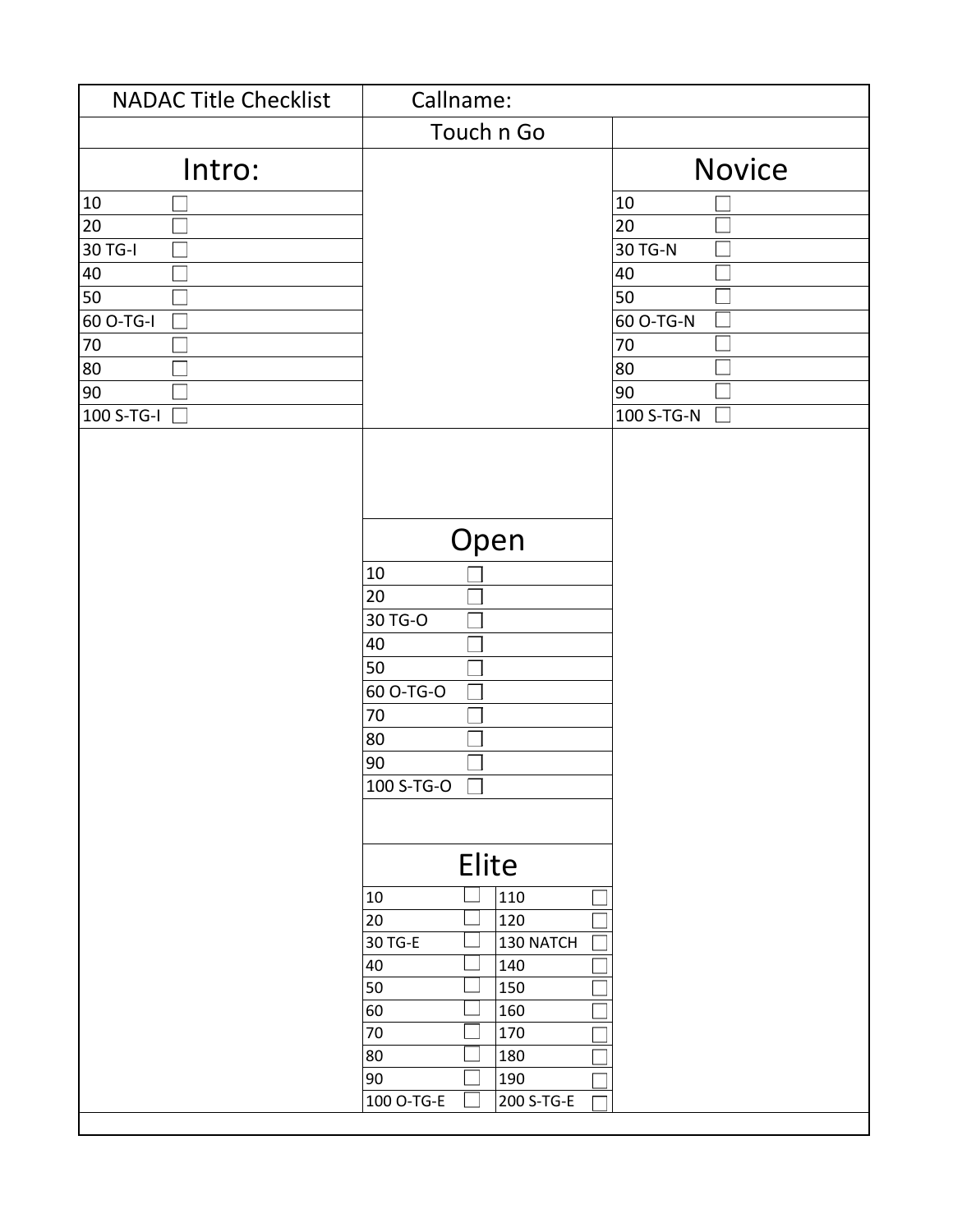| <b>NADAC Title Checklist</b> | Callname:                                                                                 |               |
|------------------------------|-------------------------------------------------------------------------------------------|---------------|
|                              | Hoopers                                                                                   |               |
| Intro:                       |                                                                                           | <b>Novice</b> |
| 10                           |                                                                                           | $10\,$        |
| $\overline{20}$              |                                                                                           | 20            |
| 30 HP-I                      |                                                                                           | 30 HP-N       |
| 40                           |                                                                                           | 40            |
| 50                           |                                                                                           | 50            |
| 60 O-HP-I                    |                                                                                           | 60 O-HP-N     |
| $70$                         |                                                                                           | $70\,$        |
| 80                           |                                                                                           | 80            |
| 90                           |                                                                                           | 90            |
| $100 S-HP-I$<br>٦            |                                                                                           | 100 S-HP-N    |
|                              | Open<br>10<br>20<br>30 HP-O<br>40<br>50<br>60 O-HP-O<br>70<br>80<br>90<br>100 S-HP-O<br>H |               |
|                              | Elite                                                                                     |               |
|                              | 110<br>10                                                                                 |               |
|                              | 20<br>120                                                                                 |               |
|                              | 30 HP-E<br>130 NATCH                                                                      |               |
|                              | 40<br>140                                                                                 |               |
|                              | 50<br>150                                                                                 |               |
|                              | 60<br>160                                                                                 |               |
|                              | 70<br>170                                                                                 |               |
|                              | 80<br>180                                                                                 |               |
|                              | 90<br>190                                                                                 |               |
|                              | 100 O-HP-E<br>200 S-HP-E                                                                  |               |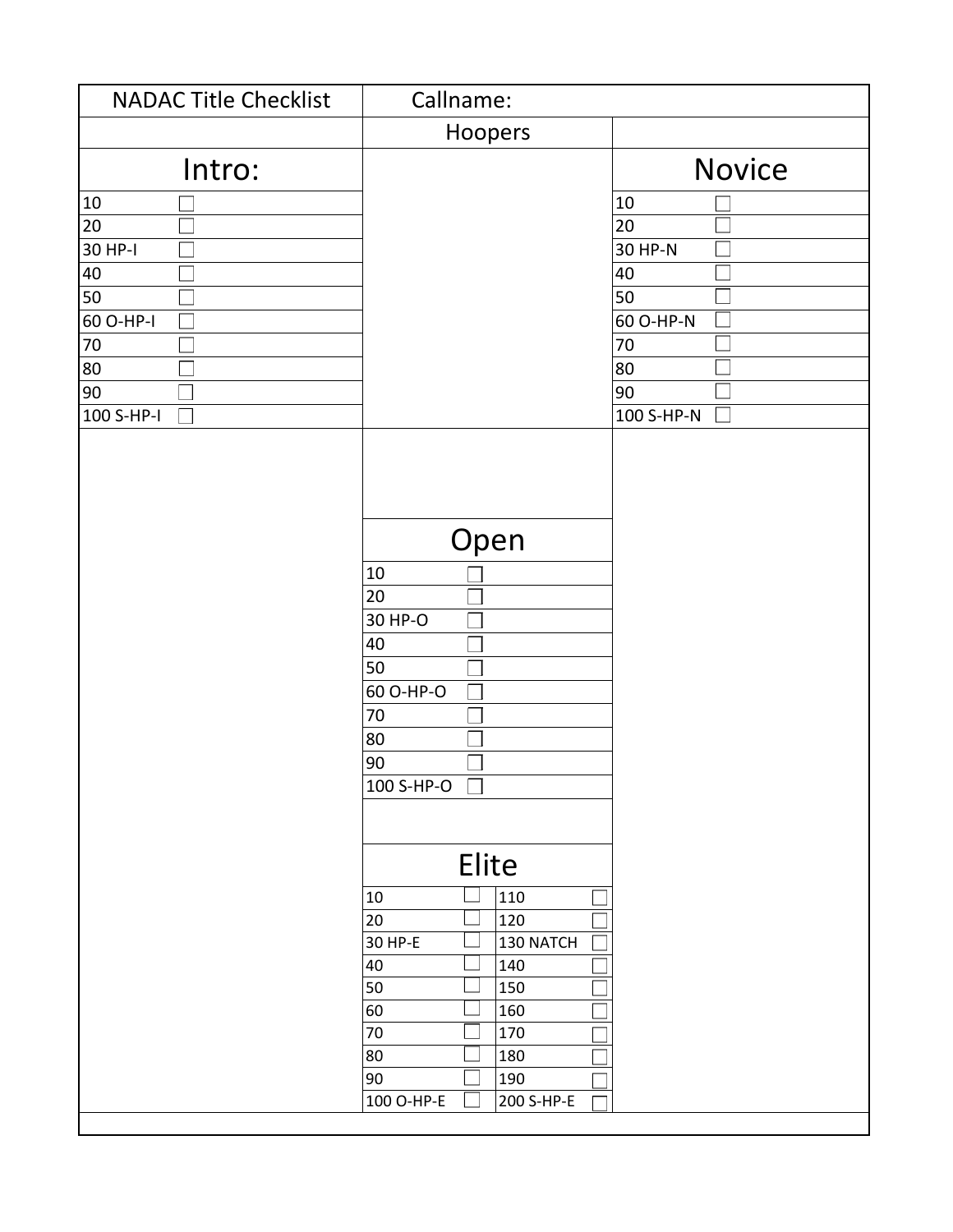| <b>NADAC Title Checklist</b> | Callname:                                                                                   |               |
|------------------------------|---------------------------------------------------------------------------------------------|---------------|
|                              | X-Hoopers                                                                                   |               |
| Intro:                       |                                                                                             | <b>Novice</b> |
| 10                           |                                                                                             | 10            |
| 20                           |                                                                                             | 20            |
| <b>30 XHP-I</b>              |                                                                                             | 30 XHP-N      |
| 40                           |                                                                                             | 40            |
| 50                           |                                                                                             | 50            |
| 60 O-XHP-I                   |                                                                                             | 60 O-XHP-N    |
| $70\,$                       |                                                                                             | $70\,$        |
| 80                           |                                                                                             | 80            |
| 90                           |                                                                                             | 90            |
| 100 S-XHP-I                  |                                                                                             | 100 S-XHP-N   |
|                              | Open<br>$10\,$<br>20<br>30 XHP-O<br>40<br>50<br>60 O-XHP-O<br>70<br>80<br>90<br>100 S-XHP-O |               |
|                              | Elite                                                                                       |               |
|                              | 110<br>10                                                                                   |               |
|                              | 20<br>120                                                                                   |               |
|                              | 30 XHP-E<br>130 NATCH                                                                       |               |
|                              | 40<br>140                                                                                   |               |
|                              | 50<br>150                                                                                   |               |
|                              | 160<br>60                                                                                   |               |
|                              | 70<br>170                                                                                   |               |
|                              | 80<br>180                                                                                   |               |
|                              | 90<br>190                                                                                   |               |
|                              | 100 O-XHP-E<br>200 S-XHP-E                                                                  |               |